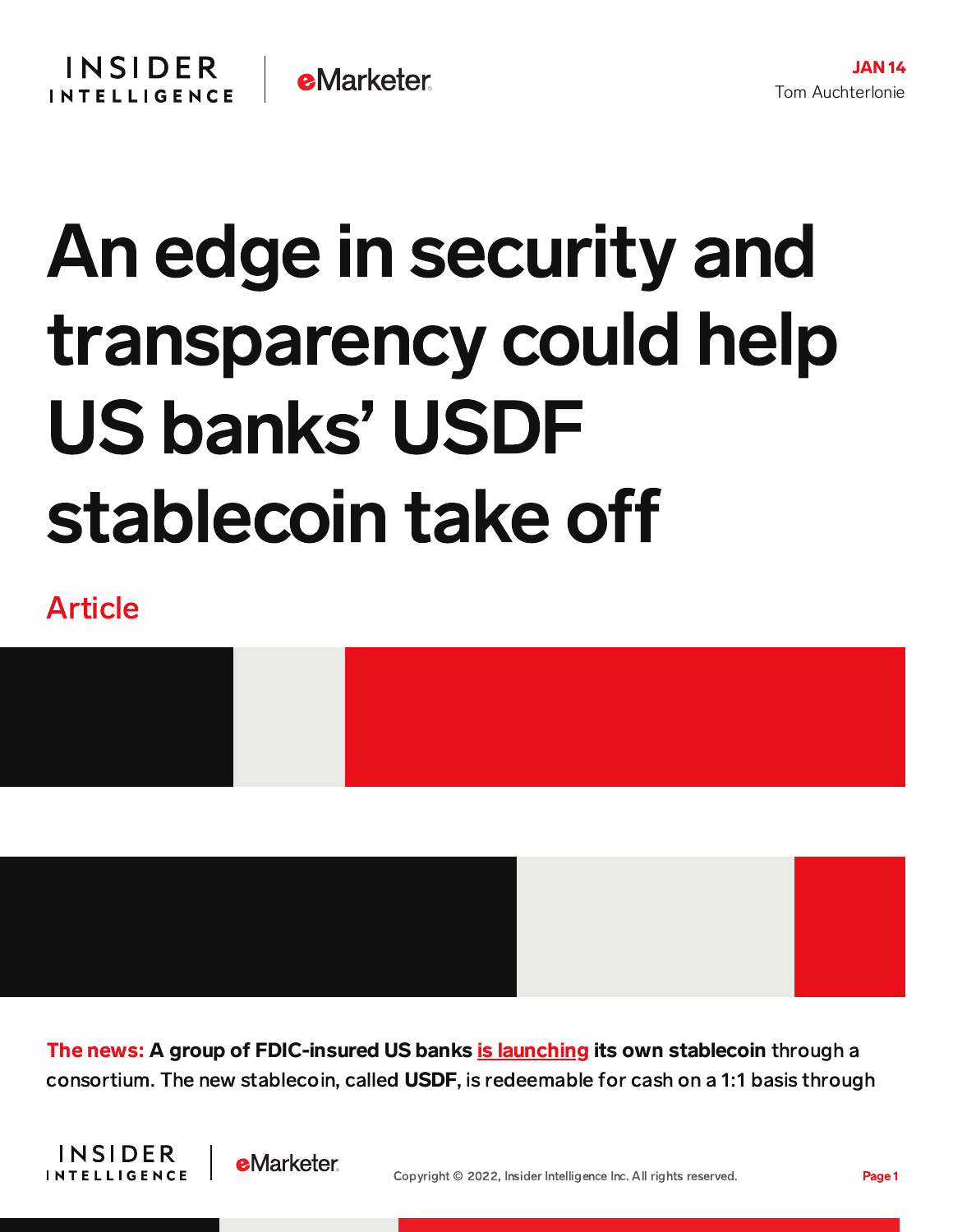member banks.

INSIDER

**INTELLIGENCE** 

**e**Marketer

More on this: The consortium's incumbent members include Synovus Bank, New York Community Bank (NYCB), and Sterling National Bank. The organization, called the USDF Consortium, is encouraging more FDIC-backed banks to join it.

The new stablecoin also runs on the public Provenance Blockchain, which the consortium says is designed to make it useful for a range of activities such as financing for supply chains and invoices.

The bigger picture: The unveiling of USDF follows a November 2021 [report](https://content-na2.emarketer.com/limiting-stablecoin-issuance-insured-banks-would-force-them-make-neobank-style-choices) from the President's Working Group on Financial Markets (PWG), which called on Congress to restrict stablecoin issuance to insured depository institutions.

The PWG voiced concerns that current stablecoins could experience runs if customers don't trust issuers to meet redemption requests, and that they may become conduits for laundering money and financing terrorism.

The consortium touches on the regulatory environment, stating that its stablecoin "addresses the consumer protection and regulatory concerns of non-bank-issued stablecoins and offers a more secure option for transacting on blockchain."

USDF's emergence is the latest example of mainstream financial institutions getting involved with stablecoin, or at least exploring it:

- PayPal is [considering](https://content-na2.emarketer.com/paypal-mulling-proprietary-stablecoin-help-drive-platform-growth) its own stablecoin, with security and scale as essential traits.
- Smaller US banks are getting into [blockchain,](https://content-na2.emarketer.com/multi-bank-blockchains-catch-on-smaller-us-players-cx-payments) with smart contracts filling the stablecoin role. One of the examples mentioned, per American Banker, is NYCB using Provenance.

Why this could succeed: The USDF Consortium gives incumbent banks a shot at becoming major crypto players by using their reputations to surmount the Wild West [perception](https://content-na2.emarketer.com/us-regulation-planning-still-views-crypto-assets-securities) of the space. The bank-backed stablecoin, plus the prospect of federal action, also pose direct threats to a pair of standalone stablecoins: Circle**'**s USD Coin and Bitnex**'**s Tether.

The group's member banks can position USDF to businesses and consumers as providing greater security due to their track records in holding people's money. They can also design it with transparency in mind—this was a notable [problem](https://content-na2.emarketer.com/bitfinex-its-stablecoin-tether-fined-42-5m-lack-of-transparency) for Tether, which was fined in October 2021 by the Commodity Futures Trading Commission (CFTC) for lack of transparency.